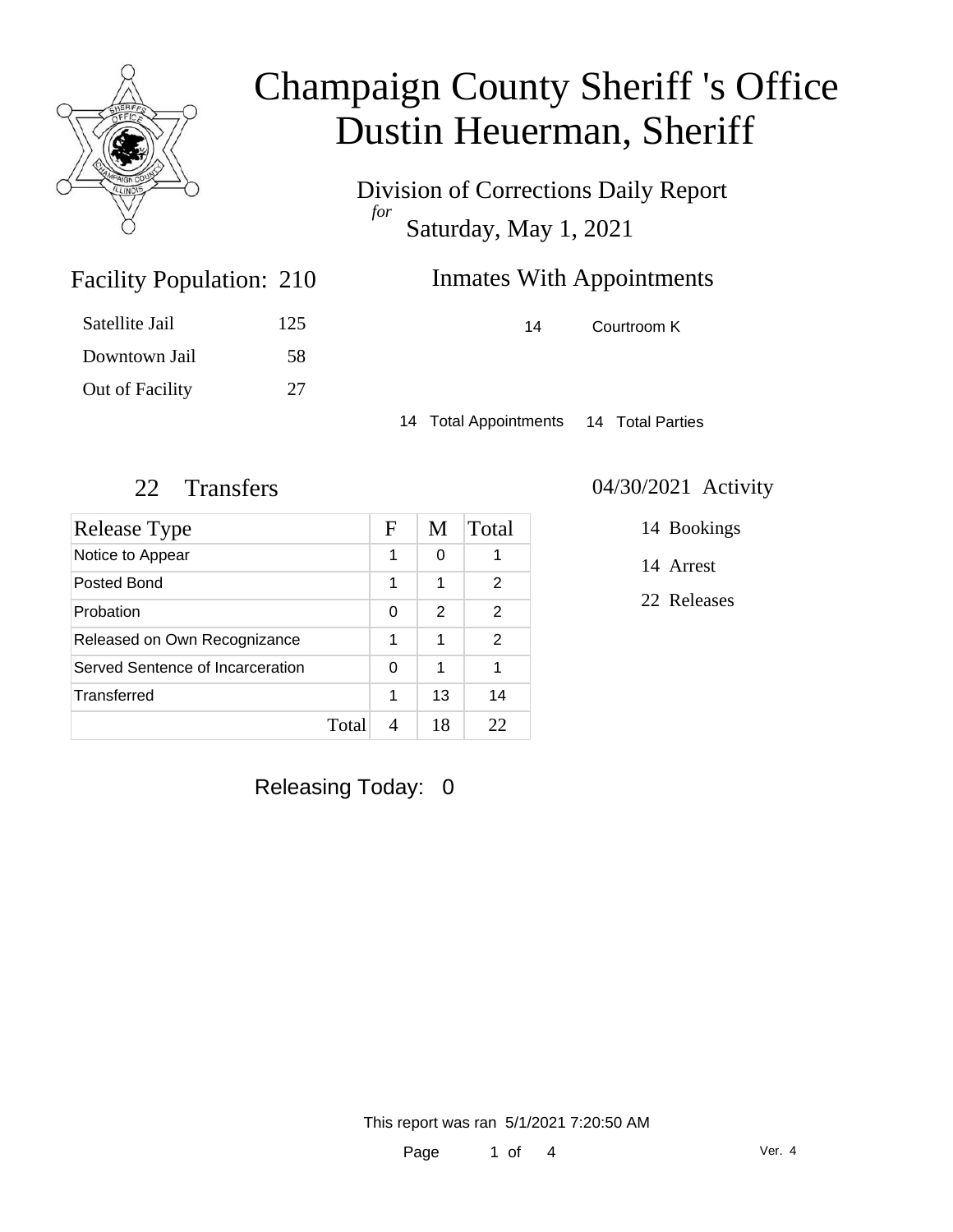

Division of Corrections Daily Report *for* Saturday, May 1, 2021

#### Custody Status Count

- Electronic Home Dentention 23
	- Felony Arraignment 10
		- Felony Other 3
	- Felony Pre-Sentence 6
	- Felony Pre-Sentence DUI 1
		- Felony Pre-Trial 112
	- Felony Sentenced CCSO 4
	- Felony Sentenced IDOC 29
		- Hold Other<sub>2</sub>
	- Misdemeanor Arraignment 4
		- Misdemeanor Pre-Trial 3
			- Petition to Revoke 1
			- Remanded to DHS 10
		- Traffic Sentenced CCSO 2
			- Total 210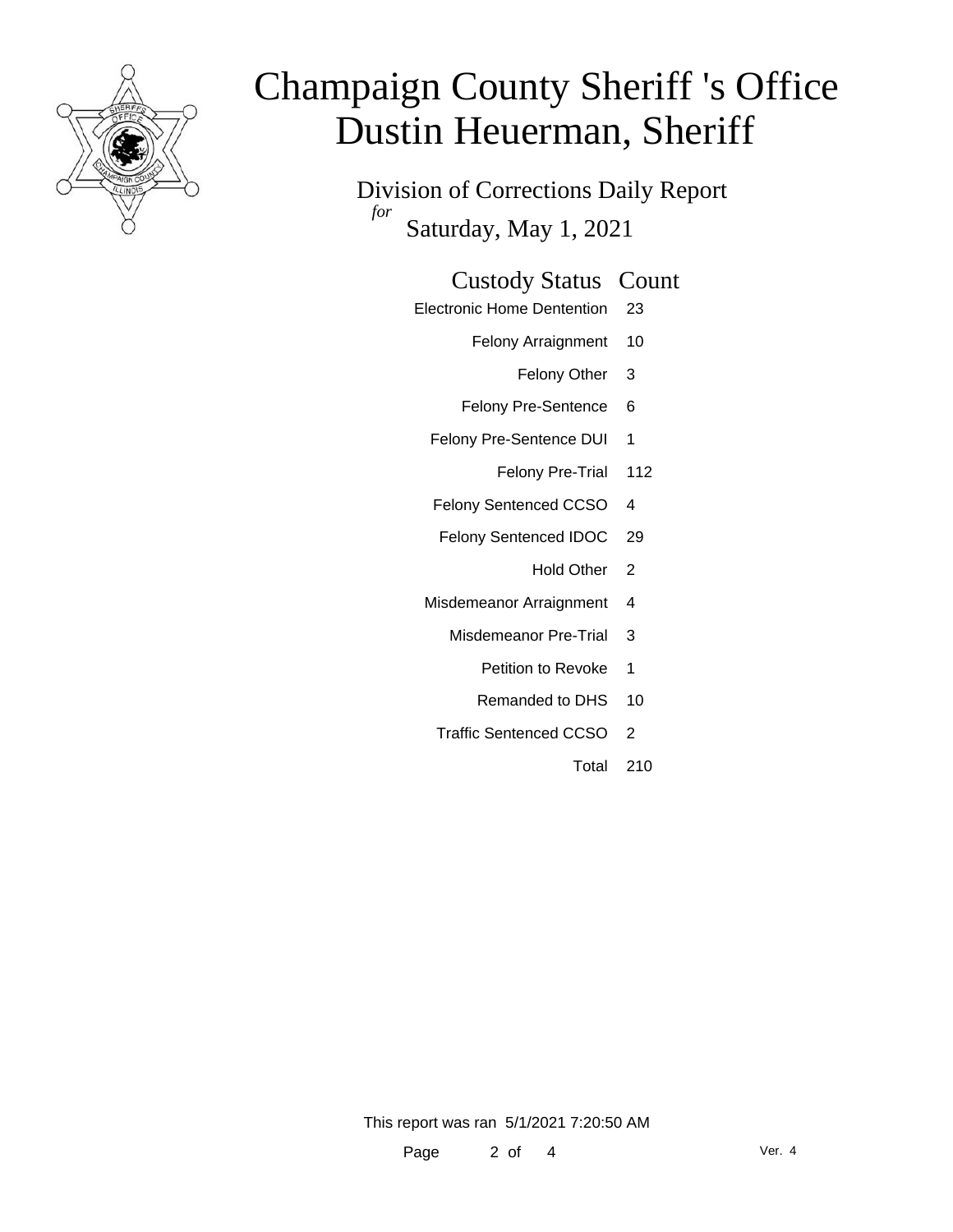

Division of Corrections Daily Report *for* Saturday, May 1, 2021

### Inmates With Appointments

| Jailing Party Name                         | Location    | Number of Records / Node |
|--------------------------------------------|-------------|--------------------------|
|                                            |             |                          |
| ACKERMAN, CODY JAMES                       | Courtroom K | 1 / Satellite Jail       |
| BARKSDALE, RAY SHAWN                       | Courtroom K | 1 / Satellite Jail       |
| CARTER-BRUMFIELD, AH-HEEM<br><b>ALIQUE</b> | Courtroom K | 1 / Satellite Jail       |
| CRUZ-AGUILAR, GERMAN F                     | Courtroom K | 1 / Satellite Jail       |
| <b>GREIN, BRENNAN TAYLER</b>               | Courtroom K | 1 / Satellite Jail       |
| <b>JOHNSON, WILLIAM GOLDEN</b>             | Courtroom K | 1 / Satellite Jail       |
| LAROE, CHARLES DANIEL                      | Courtroom K | 1 / Satellite Jail       |
| LAWRENCE, REBECCA ANN                      | Courtroom K | 1 / Satellite Jail       |
| LEWIS, OWEN CONNOR                         | Courtroom K | 1 / Satellite Jail       |
| MCNEW-JONES, MIRANDA JO                    | Courtroom K | 1 / Satellite Jail       |
| MOFFETT, CAROLYN R                         | Courtroom K | 1 / Satellite Jail       |
| ROSAS, ARIANA                              | Courtroom K | 1 / Satellite Jail       |
| <b>VINING, CHARLES EDWARD</b>              | Courtroom K | 1 / Satellite Jail       |
| <b>WASHINGTON, LEKIA SHANTA</b>            | Courtroom K | 1 / Satellite Jail       |
|                                            |             |                          |

### **Transfers**

| <b>BARBER, MARKEL ANTONIO</b> |
|-------------------------------|
| <b>BROWN, ASANTE UJUAN</b>    |
| CAIN, MICHELLE ELLIOT         |
| CARTER, JOSEPH MOHAMMAD       |
| CHAPPLE, EMMANUEL LYNN        |
| <b>CLYMER, TABITHA MARIE</b>  |
| DAVIS, MICHAEL EUGENE         |
| DORRIS, ANTOINE BERNARD       |
| <b>GRAHAM, CORTEZ LAMON</b>   |
| <b>GRAY, HEAVEN TOBIAS</b>    |

| BARBER, MARKEL ANTONIO      | Posted Bond                  | Satellite Jail |
|-----------------------------|------------------------------|----------------|
| BROWN, ASANTE UJUAN         | Transferred                  | Downtown Jail  |
| CAIN, MICHELLE ELLIOT       | Transferred                  | Satellite Jail |
| CARTER, JOSEPH MOHAMMAD     | Transferred                  | Satellite Jail |
| CHAPPLE, EMMANUEL LYNN      | Transferred                  | Downtown Jail  |
| CLYMER, TABITHA MARIE       | Released on Own Recognizance | Satellite Jail |
| DAVIS, MICHAEL EUGENE       | Probation                    | Satellite Jail |
| DORRIS, ANTOINE BERNARD     | Transferred                  | Satellite Jail |
| <b>GRAHAM, CORTEZ LAMON</b> | Probation                    | Satellite Jail |
| GRAY, HEAVEN TOBIAS         | Transferred                  | Satellite Jail |